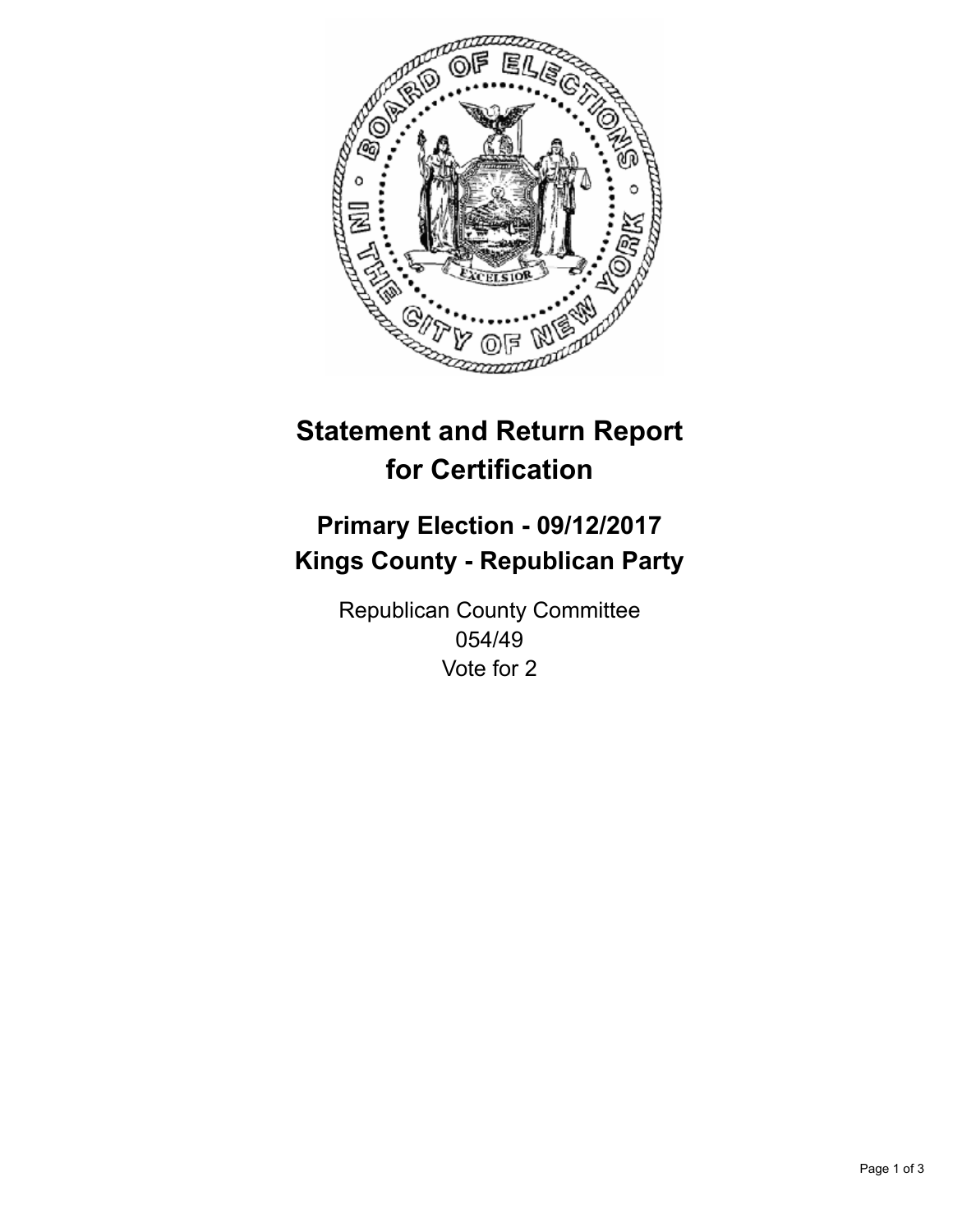

## **Assembly District 49**

| <b>PUBLIC COUNTER</b>                                    | 32       |
|----------------------------------------------------------|----------|
| <b>MANUALLY COUNTED EMERGENCY</b>                        | 0        |
| ABSENTEE / MILITARY                                      | 0        |
| AFFIDAVIT                                                | $\Omega$ |
| <b>Total Ballots</b>                                     | 32       |
| Less - Inapplicable Federal/Special Presidential Ballots | 0        |
| <b>Total Applicable Ballots</b>                          | 32       |
| <b>PAUL DISPIRITO</b>                                    | 15       |
| <b>FRANCES M. DISPIRITO</b>                              | 10       |
| <b>STEPHEN MARESCA</b>                                   | 18       |
| RICHARD A. PETROCELLI                                    | 11       |
| <b>Total Votes</b>                                       | 54       |
| Unrecorded                                               | 10       |